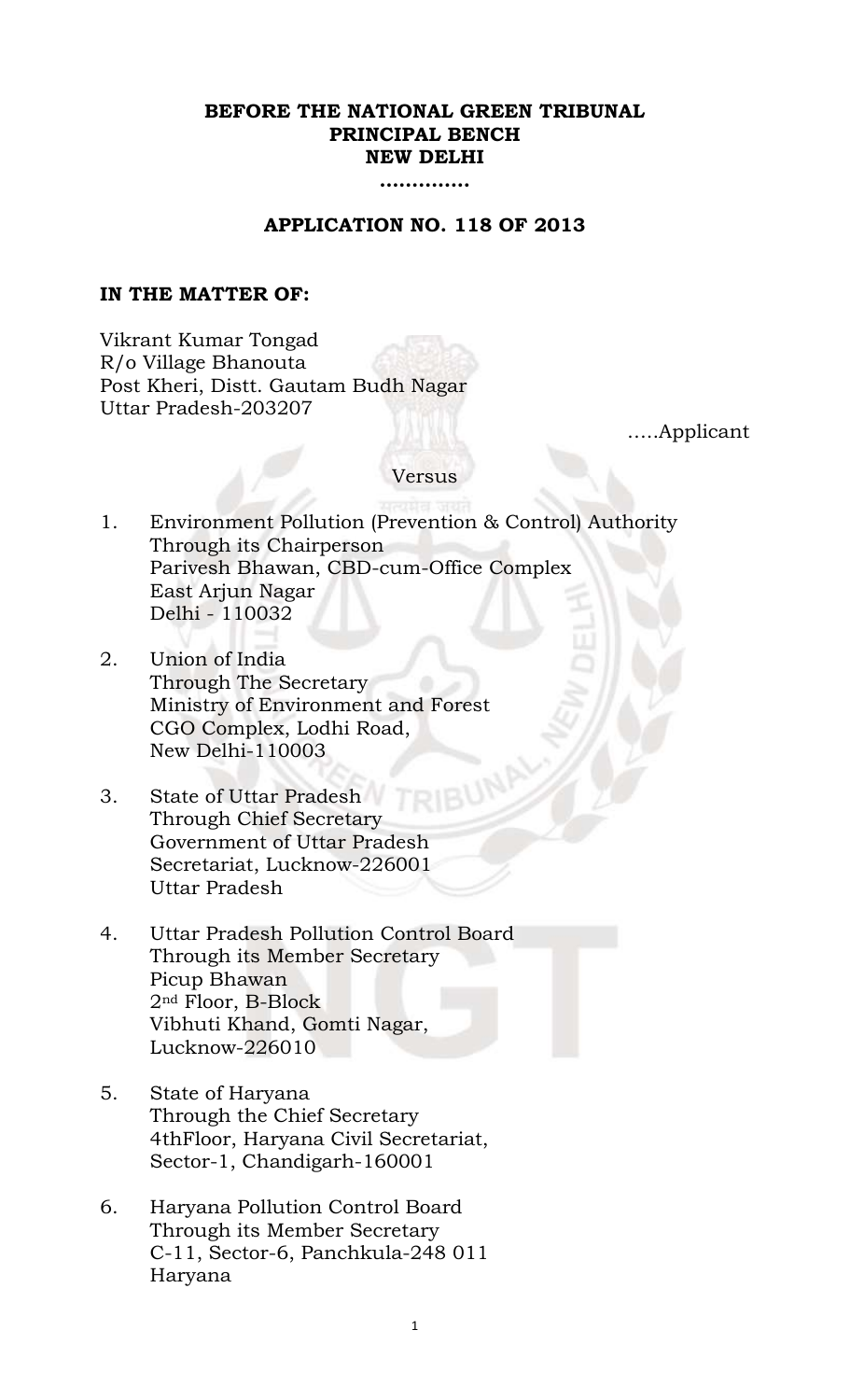- 7. State of Punjab Through its Chief Secretary Government of Punjab Civil Secretariat Chandigarh-160017
- 8. Punjab Pollution Control Board Through its Member Secretary Vataran Bhawan, Nabha Raod Patiala-147001 Punjab
- 9. Union of India Through its Secretary Ministry of Agriculture Krishi Bhawan Dr. Rajendra Prasad Road New Delhi-110001
- 10. Central Pollution Control Board Through the Member Secretary Parivesh Bhawan, East Arjun Nagar, New Delhi-110032

…….Respondents

## **COUNSEL FOR APPLICANT:**

Ms. Maneka Kaur, Advocate

## **COUNSEL FOR RESPONDENTS:**

Ms. Panchajanya Batra Singh, Advocate with Mr. R.N. Jindal, Director, MoEF&CC for Respondent No. 2

Mr. Vijay Bahadur, AG, Ms. Savitri Pandey and Ms. Azma Parveen, Advocates for Respondent No. 3

Mr. Pradeep Misra and Mr. Daleep Kr. Dhayani, Advocates for Respondent No. 4

Mr. Anil Grover, AAG with Mr. Rahul Khurana, Advocate for Respondent Nos. 5 & 6

Ms. Gurinderjit, Advocate, Mr. Shiv Mangal Sharma, AAG with Mr. Shrey Kapoor and Mrs. Saurabh Rajpal, Advocates for State of Rajasthan (Respondent No. 8)

# **JUDGMENT**

**PRESENT:**

**Hon'ble Mr. Justice Swatanter Kumar (Chairperson) Hon'ble Mr. Justice M.S. Nambiar (Judicial Member) Hon'ble Dr. D.K. Agrawal (Expert Member) Hon'ble Mr. Bikram Singh Sajwan (Expert Member) Hon'ble Mr. Ranjan Chatterjee (Expert Member)**

**Reserved on:** 19th October, 2015 Pronounced on: 10<sup>th</sup> December, 2015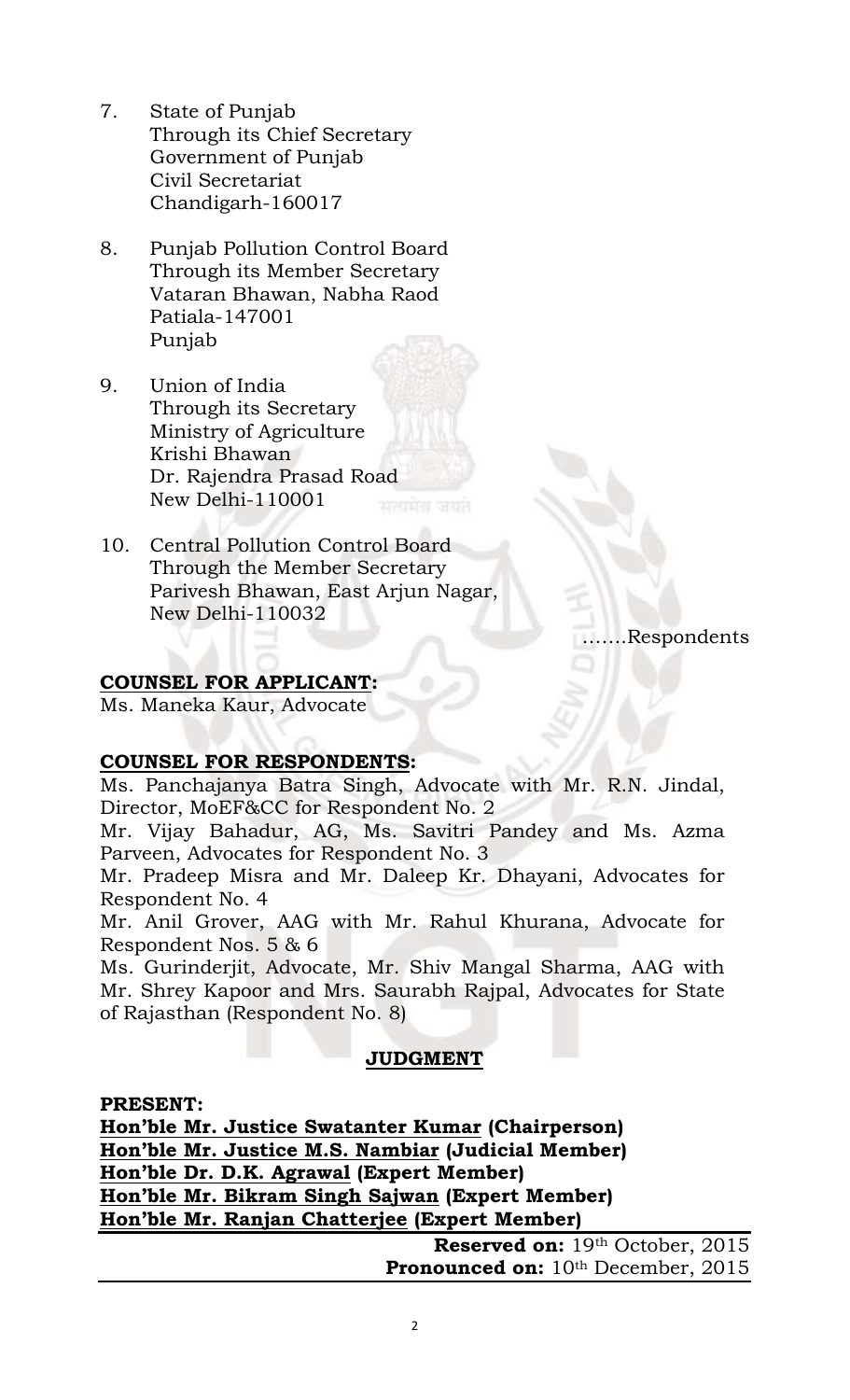- 1. Whether the judgment is allowed to be published on the net?
- 2. Whether the judgment is allowed to be published in the NGT Reporter?

#### **JUSTICE SWATANTER KUMAR, (CHAIRPERSON)**

The applicant claims to be a public spirited person who has been working in the field of environmental conservation etc. He is a resident of Gautam Budh Nagar, Uttar Pradesh and has stated that his primary concern in this application is the adverse effects of burning of agricultural residue in various parts of the country which travels to NCT Delhi and pollutes the air and more specifically creates smog. According to the applicant, the provisions of Air (Prevention and Control of Pollution) Act, 1981 (for short 'Air Act') and Environment (Protection) Act, 1986 (for short 'Act of 1986') provide standards for emission and require that the ambient air quality must be of specified values. To ensure prevention of air pollution as well as in the interest of public health, the Act of 1986, specifically provides for and in fact, places an obligation upon Ministry of Environment and Forests (for short 'MoEF') to issue directions in respect of complaints or otherwise against the violators. The directions or measures could be taken with regard to standards for the quality of the environment in its various aspects for omission or discharge of environmental pollutants from various sources, restriction of areas in which any industry, operations or processes or class of industries shall be carried out, the Ministry is empowered to direct closure of the activity, industry or plant in the event if it is causing pollution. The primary concern of the Ministry is to declare a National Policy and implement the same.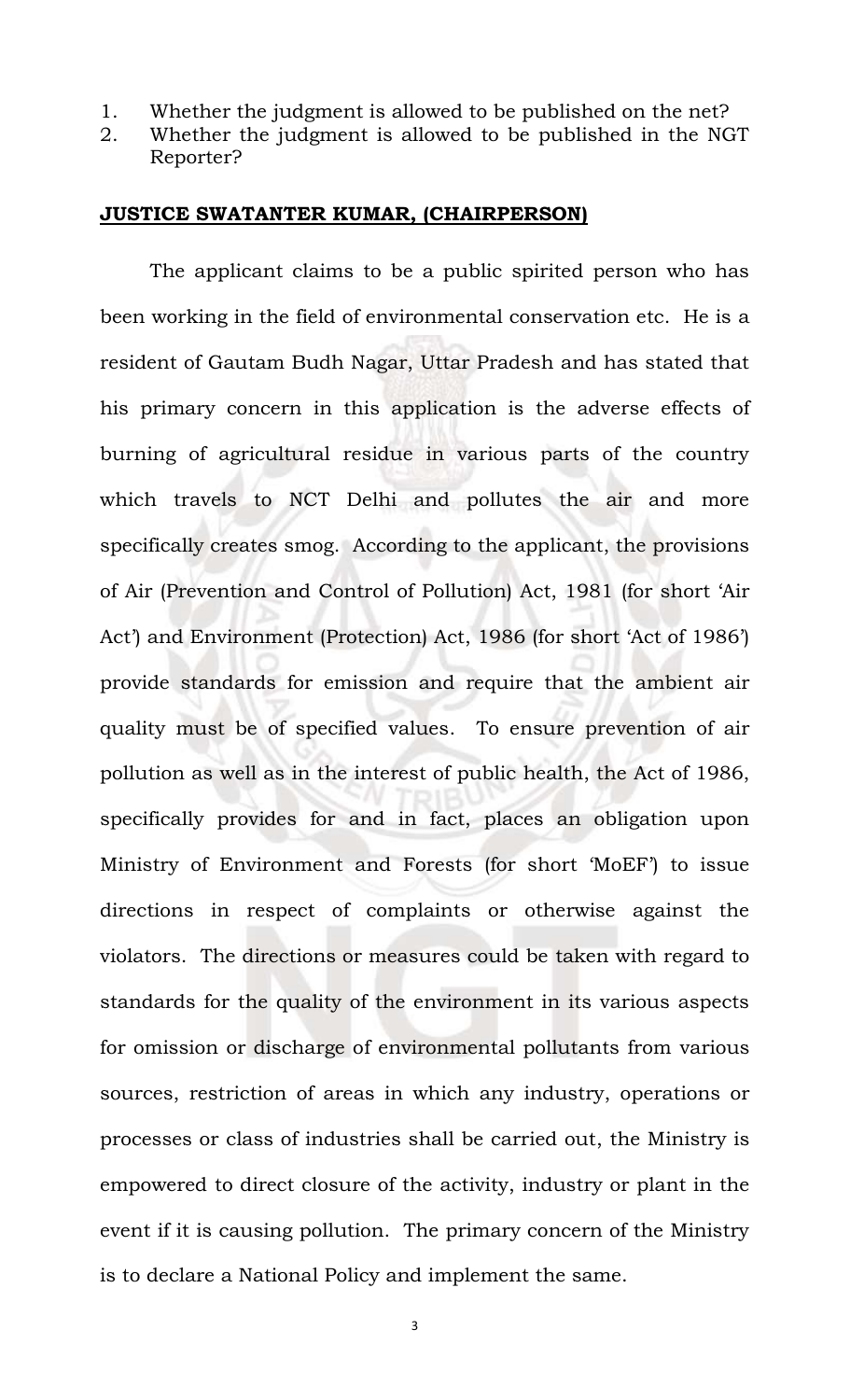Crop agriculture residue burning is a common feature in NCT Delhi and even in the surrounding states like Uttar Pradesh, Punjab, Rajasthan and Haryana. These states, particularly, Uttar Pradesh, Rajasthan, Haryana and Punjab and areas of Delhi have two or more growing seasons-one from May to September and another from November to April. The farmers often set fire to fields to clear the residue of the crop/plants. The standing straw is burnt to clear the fields. This practice is even prevalent in other parts of the country. He has relied upon the National Aeronautics and Space Administration pictures released on 5th November, 2012 which show large amount of smoke emerging from the fields of Punjab, particularly, coming towards Delhi. Though Punjab comprises of only 1.6 per cent of India's land surface, but it has high production because of fertile soils and adoption of agricultural advances from Green Revolution. The smoke from agriculture residue burning can harm the human health, aggravating heart and lung diseases. The applicant submits that he had visited the agriculture fields of Greater Noida on 5th May, 2013 and found that the practice of straw burning is being done in these areas which is polluting the habitation area of Noida and NCT Delhi. He has placed on record some photographs as well.

2. The applicant has also relied on a study titled "Impact of agriculture crop residue burning on atmospheric aerosol loading-a study over Punjab State, India" published in February, 2010 by Copernicus Publications on behalf of European Geosciences Union which states that Biomass burning is one of the significant global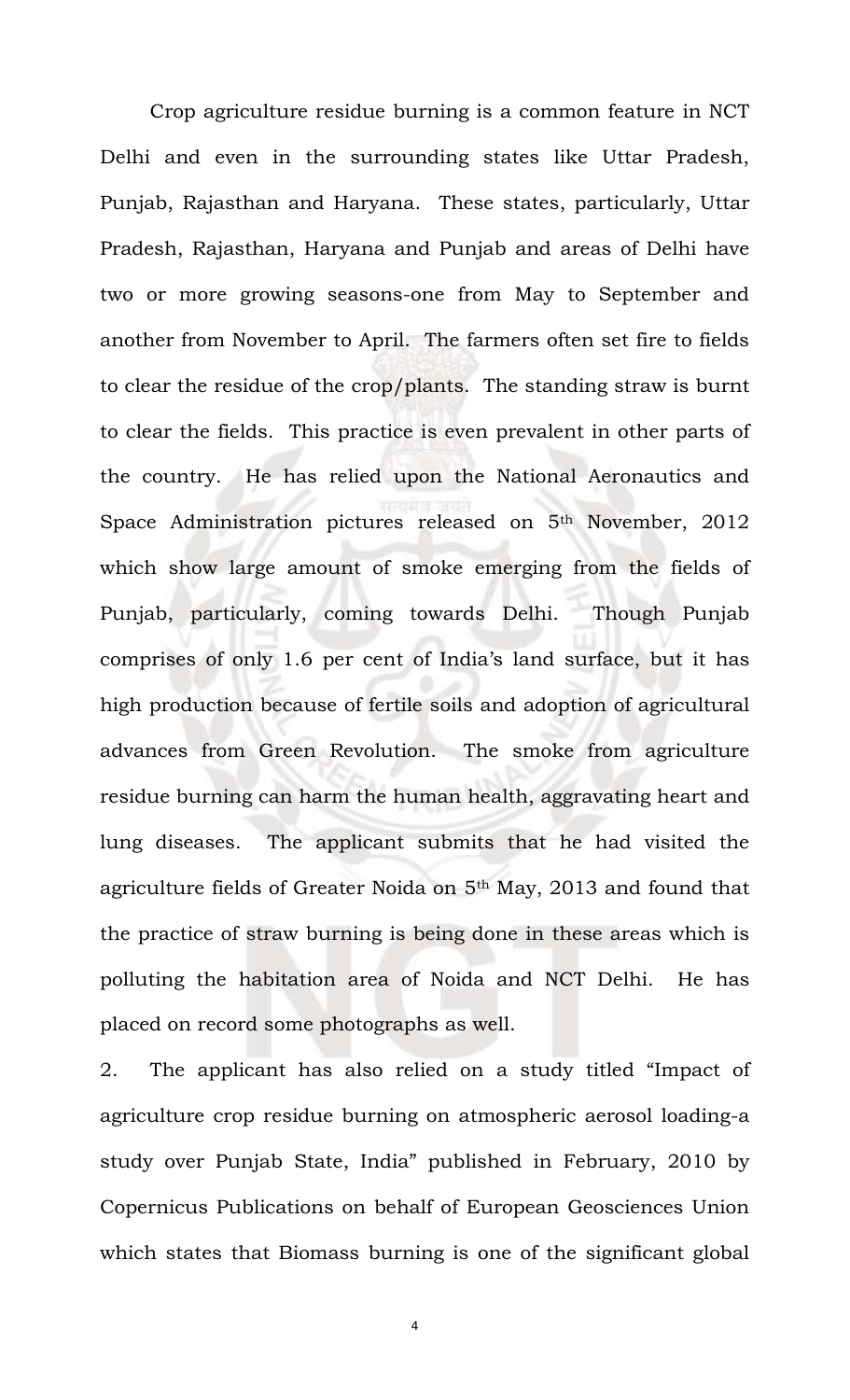sources of atmospheric aerosols and trace gas emissions, which have a major impact on climate and human health. He also states that in urban areas, carbonaceous aerosols associated with vehicular combustion are major sources of pollution and radioactive effect of carbonaceous aerosols constitutes one of the largest uncertainties in climate modelling. In addition to aerosol particles, biomass burning due to forest fires and crop residue burning are considered a major source of carbon dioxide  $(CO_2)$ , carbon monoxide (CO), methane (CH4), volatile organic compounds (VOC), nitrogen oxides and halogen compounds. The greenhouse gases  $CO<sub>2</sub>$  and  $CH<sub>4</sub>$  directly influence the global warming, while changes in oxidizing capacity to CO variability could perturb the growth rates of greenhouse gases. While relying on a recent study by Gustafsson et al. (2009) he states that biomass burning is one of the main causes for dense "brown clouds" (BC) in South Asia and 50-90% of the South Asian Black Carbon originates from fossil fuel combustion. Smoke particles from biomass burning have direct radioactive impact by scattering and absorbing shortwave radiation and indirect radioactive impact by serving as cloud-condensation nuclei (CCN) and changing the cloud microphysical and optical properties.

The applicant has averred that agricultural crop residues are burnt during the months of October and November each year in the Indo-Gangetic Plains (IGP) which has significant impact on greenhouse gas emissions and aerosol loading (Badarinath et al., 2009). The IGP is a very important agro-ecoregion in South-Asia,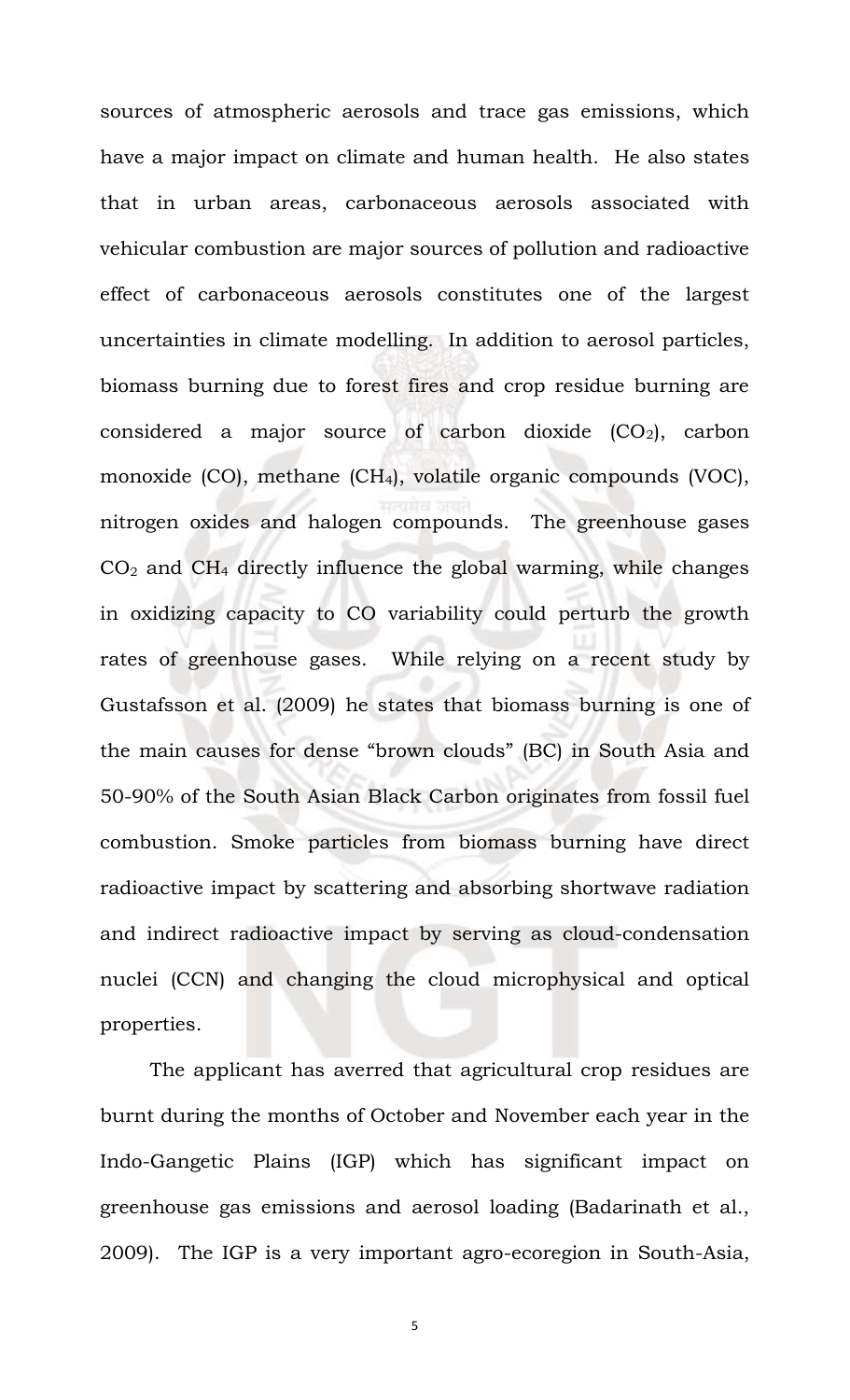which occupies nearly one-fifth of the total geographic area in four countries (Pakistan, India, Nepal and Bangladesh). The IGP in India covers 20% geographical area and contributes 42% to the total food grains production and holds nearly 40% of the total population (Tripathi et al., 2005). In the IGP region of India, 12 million hectares is accounted for rice-wheat crop rotation and harvesting of these crops with combine harvesters is very popular with the farmers of Punjab, Haryana and western Uttar Pradesh. These combine harvesting techniques in rice-wheat system leaves behind large quantities of straw in the field. The crop residues are subjected to open burning on account of high labour wages and anxiety of the farmers to get the crop produce collected and marketed at the earliest.

3. The applicant has also relied on a study titled "Valuing the Health Effects of Air Pollution from Agricultural Residue Burning" done by "Institute for Social and Economic Change (ISEC)" and "Department of Policy Studies, TERI University", which measured the value of health effects of air pollution for rural Punjab, where air pollution problem occurs from crop residue burning. It reports that the rice and wheat system (RWS) is one of the widely practiced cropping systems in northern India. About 90-95 percent of the rice area is used under intensive rice wheat system (RWS) in Punjab. Widespread adoption of green revolution technologies and high yielding variety of seeds increased both, crop as well as crop residue. It is also averred by the applicant that in the last few decades, intensive mechanization of agriculture has been occurring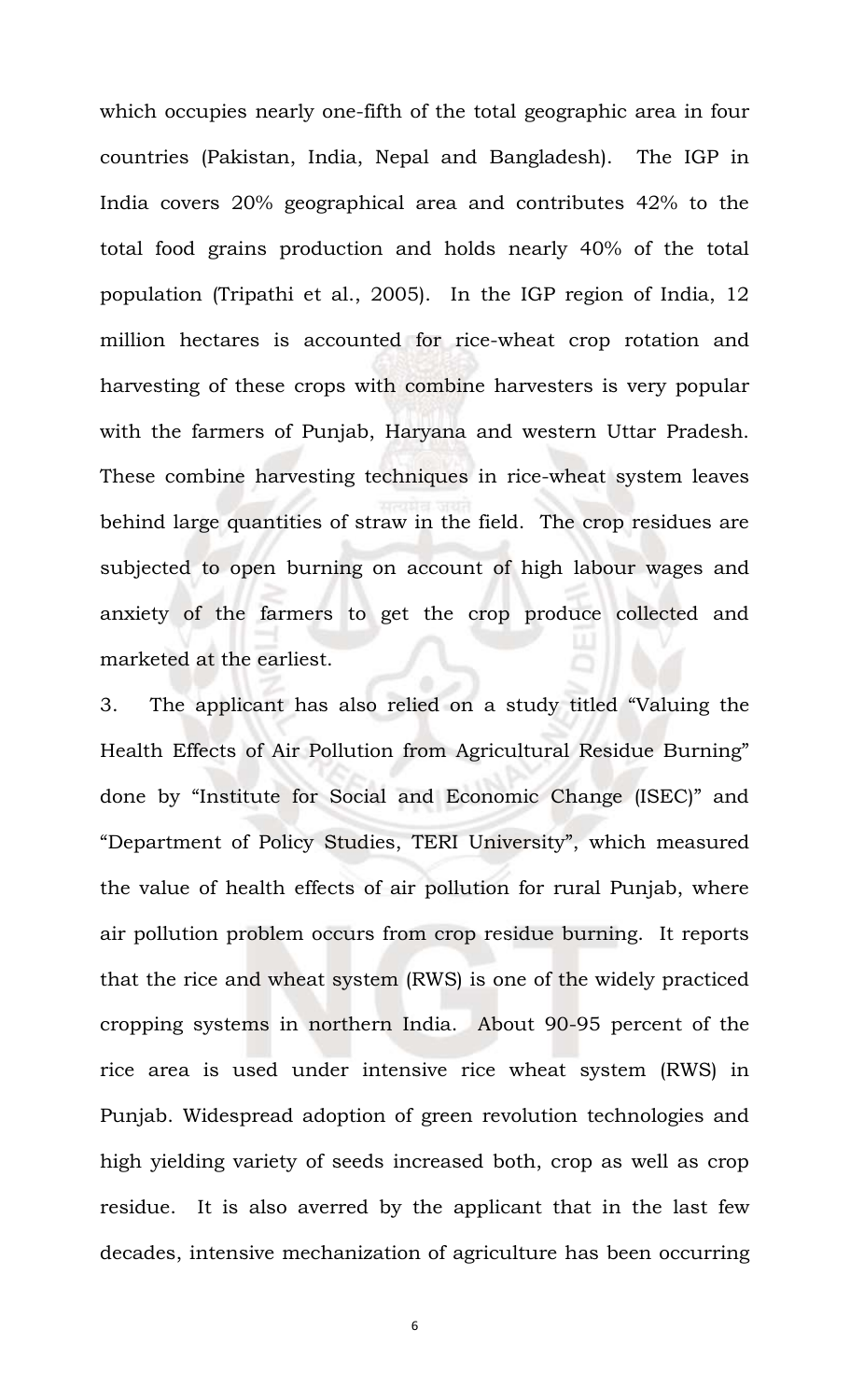and combine harvesting is one such input, particularly in the RWS. It is notable that in the RWS, a short period of time is available between rice harvesting and wheat plantation and any delay in planting adversely affects the wheat crop. This coupled with combine harvesting compels the farmers to burn the residue to get rid of stubble left out after the harvest. It is estimated that 22289 Gg of rice straw surplus is produced in India each year out of which 13915 Gg is estimated to be burnt in the field. It is stated that the two states namely Punjab and Haryana alone contribute 48 percent of the total and are subject to open field burning. Burning of straw emits emission of trace gases like  $CO<sub>2</sub>$ , CH<sub>4</sub>, CO, N<sub>2</sub>O, NO<sub>X</sub>, SO<sub>2</sub> and large amount of particulates which cause adverse impacts on human health. It is estimated that India annually emits 144719 Mg of total particulate matter from open field burning of rice straw. It has come to conclusion that total annual welfare loss in terms of health damages due to air pollution caused by burning of rice straw in rural Punjab amounts to 76 million rupees.

4. There are instances and reports which suggest that the smoke from agriculture residue burning can travel several kilometres. In the month of October, November and December 2012 the smog created in Delhi is attributed to the burning of rice straw in agricultural fields. A daily News paper 'Times of India' dated 06.11.2012 reports on the practice of burning of agricultural residue as under:

"It's an environmentally disastrous practice that the state government has shown little urgency in tackling. Among the fallout of this mass-burning is smog that spreads illhealth through the region, making its way as far as Delhi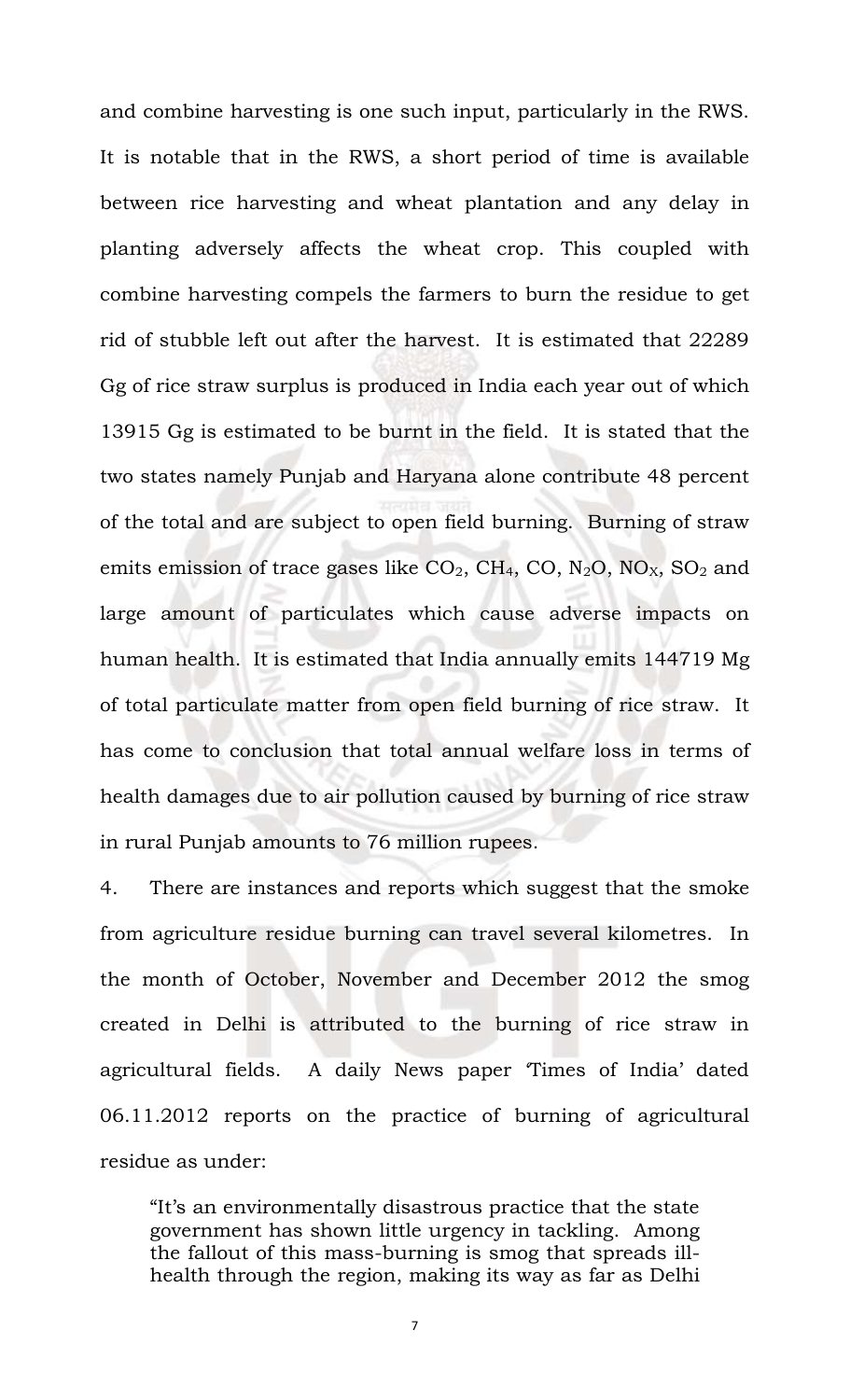and beyond. This year, the smog has been particularly severe in Delhi because of reinforcing factors such as cyclone Nilam, lowerthan-usual temperatures and calm winds. Numbers associated with the burning are staggering and shocking. More than 20 million tonnes of straw is set afire within a fortnight that farmers get to prepare their fields for the wheat crop, filling the air with toxic soot and smoke. An estimated 12 megatonnes of CO2, a greenhouse gas, is released in the air. It causes loss of nitrogen content of soil worth Rs. 250 crore. Besides, the soil loses its fertility and farmer-friendly insects and micronutrients."

5. The applicant has placed on record copies of the various studies that he has referred in the application. According to the applicant, Central Pollution Control Board, the State Pollution Control Boards, the State Governments and even the Ministry have failed to discharge their statutory obligations in stopping and/or controlling the Air Pollution and adverse public health impacts as a result of agriculture crop residue burning. Thus, he apprises that this practice should stop forthwith and further directions be issued to the concerned authorities to develop the mechanism for disposal of agriculture crop residue and authorities should be directed to do regular monitoring in relation to agriculture residue burning. On merits, there is hardly any contention raised by any of the States. In principle, the States also agreed that agriculture residue burning is not a practice which could be continued. Each of the States have admitted that they are not only trying their best to stop such practice but have even made various attempts to take up the matter with the farmers as to the evils of crop residue burning and its adverse environmental impacts upon the air. They have, in fact, stated that they are in the process of initiating the programs for alternative utilization methods of agriculture residue crop by bio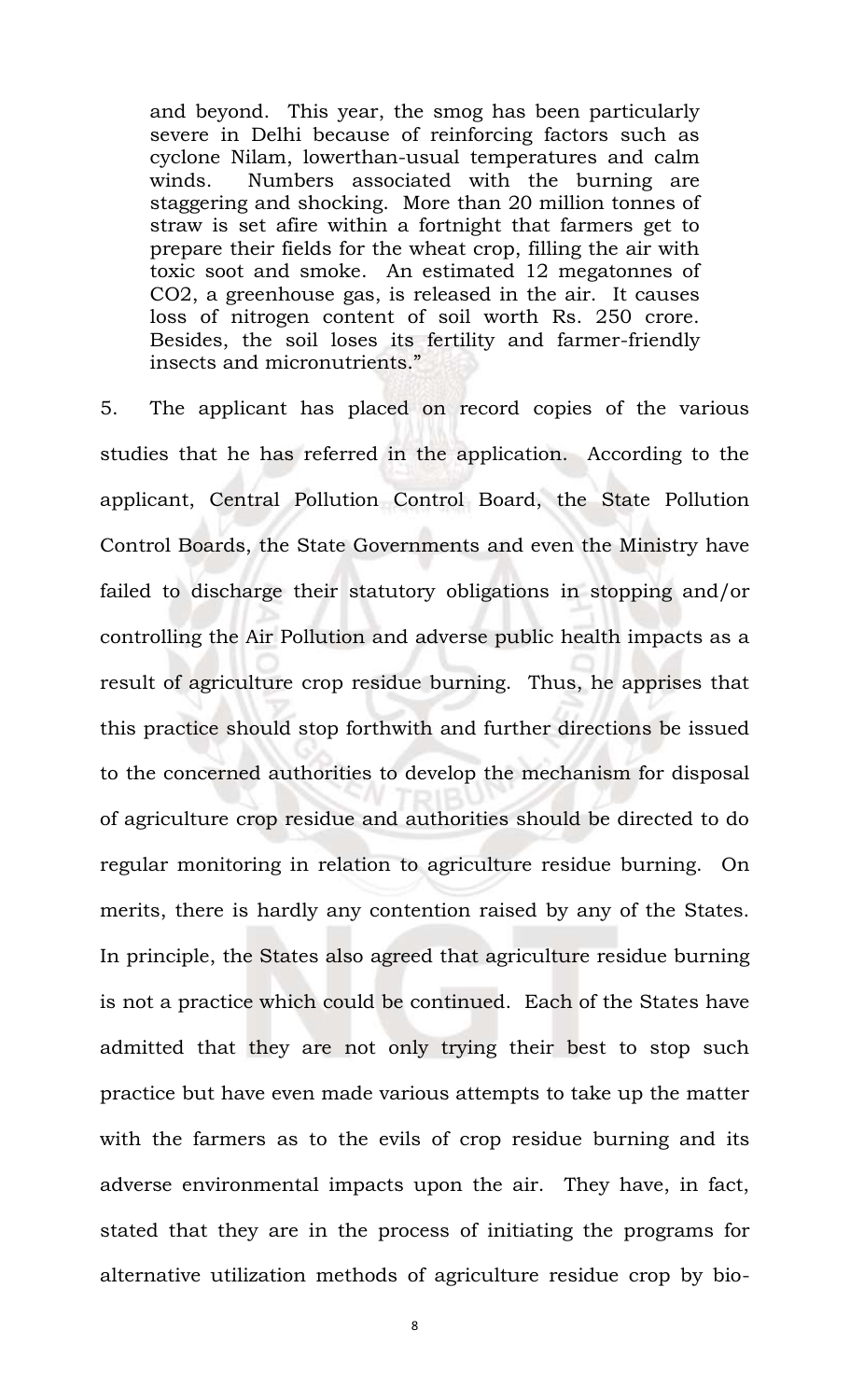mass based power plants, using the residue crop as a raw material for other activities. State of Haryana has stated that it had also issued a notification dated  $16<sup>th</sup>$  September, 2013 prohibiting burning of left over straw in the entire State of Haryana. High Court of Punjab and Haryana at Chandigarh had directed to constitute a High Powered Committee under the Chairmanship of Chief Secretary which held its meeting on 4th March, 2009 and it was decided that Agriculture Department would promote demonstration and custom hiring of suitable agriculture machinery and promote use of straw bailer for bale making as a long term solution of this problem. The State of Punjab had also prepared a Draft Policy for "Management and Utilization of leftover paddy and wheat straw/stubble" and a meeting to deliberate upon the policy was held on 7<sup>th</sup> August, 2015. However, no final view in that regard had been taken. State of Uttar Pradesh vide its notification dated 3rd November, 2000 had declared the entire State of Uttar Pradesh as an Air Pollution Control Area under Section 19(1) of the Air Act. It was also stated that ban on burning of agricultural waste was under serious consideration of the State.

6. MoEF has stated that open field burning of plant material and crop remnants has been a long standing traditional agricultural practice of farmers in India. Department of Agriculture and Cooperation in the Ministry of Agriculture has taken a policy decision for extending the financial assistance to the farmers for procuring Happy Seeder vide letters dated 21st April, 2010 and 3rd September, 2010. Furthermore, an affidavit on behalf of MoEF,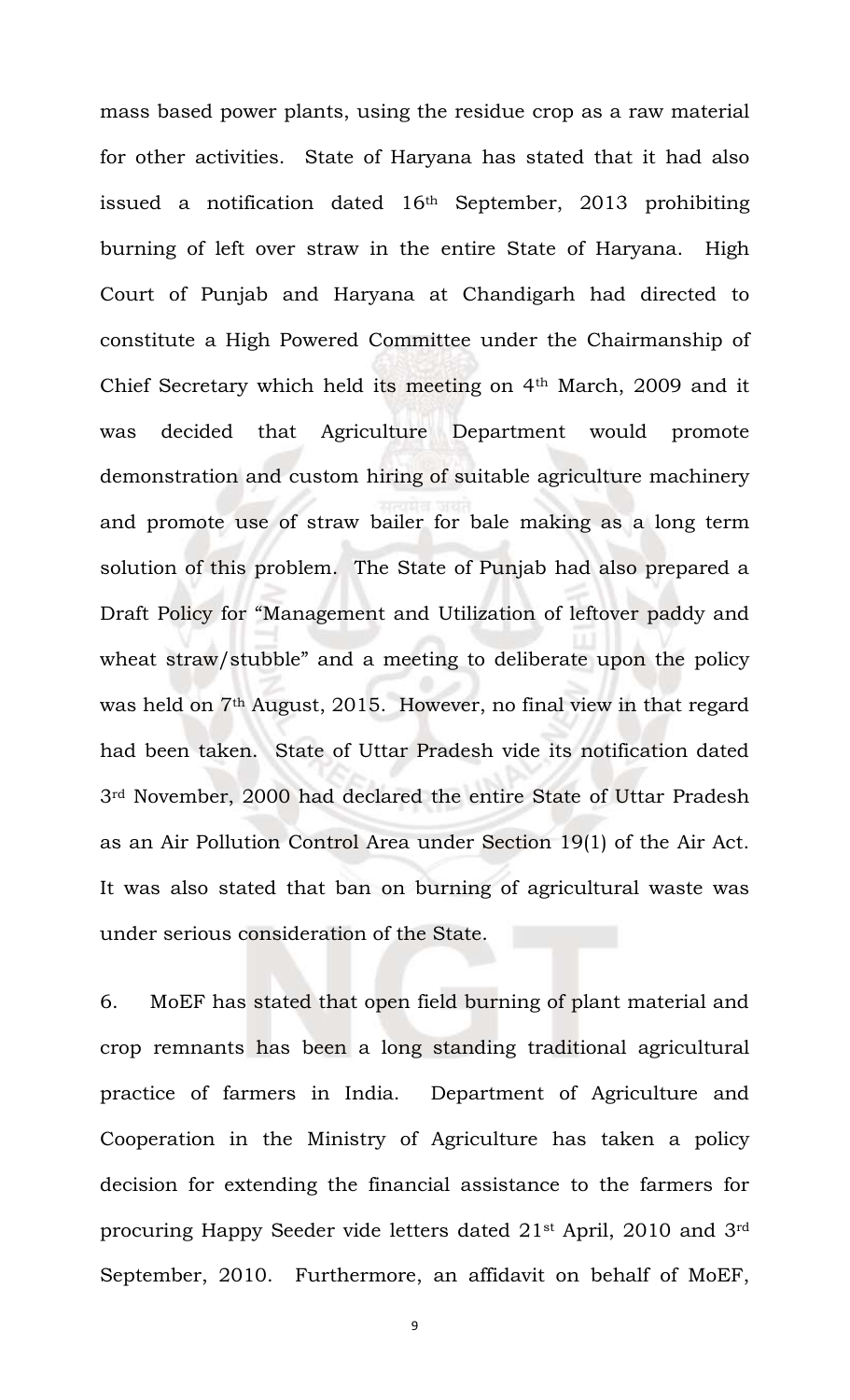where it was stated that agriculture falls in entry 14 in List-II in the Seventh Schedule of the Constitution and also that regional complexities and better policy formulation can be done at the local levels. MoEF has issued advisory as envisaged in the policy of the Ministry of Agriculture to various State Governments and Union Territories. Under this, corrective approach rather than a coercive one is to be used and awareness should be raised in regard to that.

7. In view of the stand taken by the parties, particularly, by the respondents in the application, the Tribunal vide its order dated 11th February, 2014 had directed the Ministry of Agriculture to hold the meeting with the States, particularly, State of Punjab, Haryana, Central Pollution Control Board (for short, 'CPCB') and the National Academy of Agricultural Sciences, New Delhi and prepare composite and complete guidelines for preventing and controlling the pollution resulting from burning of agricultural remnants in the open fields. Thus, it was an obligation of the Ministry to place on record the said modalities within the time frame given. Time to comply with this direction was extended from time to time. On 10th September, 2014, the Tribunal noticed that the meeting had not been held and there was no compliance to the orders of the Tribunal. The Tribunal observed that ìnter-relation between the Ministry and the Cooperation on such national issues was expected to be more effective and result oriented. Thus, the tribunal directed the Additional Secretary, Ministry of Agriculture to call a meeting within one week where representatives from all States were directed to be present and committee was directed to finalize the Draft National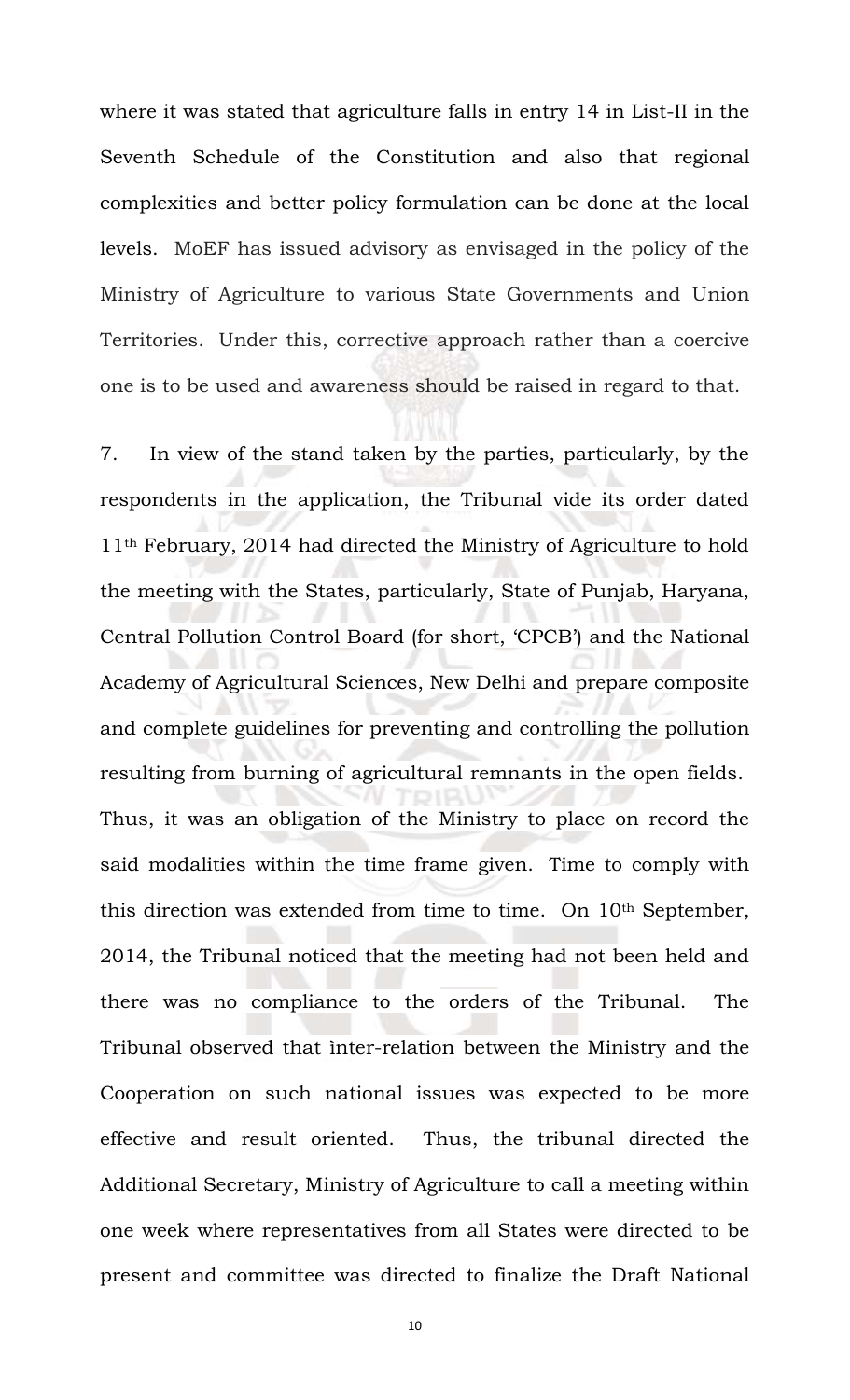Policy in regard to residue agriculture burning in open. The CPCB was also directed to be impleaded as one of the respondent in the main application. On 25<sup>th</sup> September, 2014, the Tribunal was informed vide letter dated 2nd September, 2014 that definite progress has taken and minutes had been recorded of that meeting. Thus, further time was granted to prepare the final report. During the process of hearing and the meeting, the State of Haryana had even submitted some more documents which were directed to be treated as base documents and other States were to examine the possibility of its adoption.It was specifically directed that the agriculture residue waste should be utilized for other purposes including power generation. The committee was directed to examine this aspect as well. On 22nd May, 2015 State of Rajasthan had also filed its action plan on record and they were directed to furnish the copy to MoEF. On 10<sup>th</sup> September, 2015 counsel of MoEF had submitted final recommendation on record.

8. In a report published in 'The Hindustan Times' stating burning of crop residue in nearby states leads to a blanket of smoke over Delhi, it was specifically mentioned that carbon dioxide levels in the air shoot up by 70 per cent. The concentration of carbon monoxide and nitrogen dioxide raises by 7 per cent and 2.1 per cent, respectively, triggering respiratory and heart problems.

Also, it was stated that soil loses 6-7 kg nitrogen per ton, 1-1.7 kg phosphorus, 14-25 kg potassium and 1.2-1.5 kg sulphur due to stubble burning. In total, the loss of nutrients is around 1.5 lakh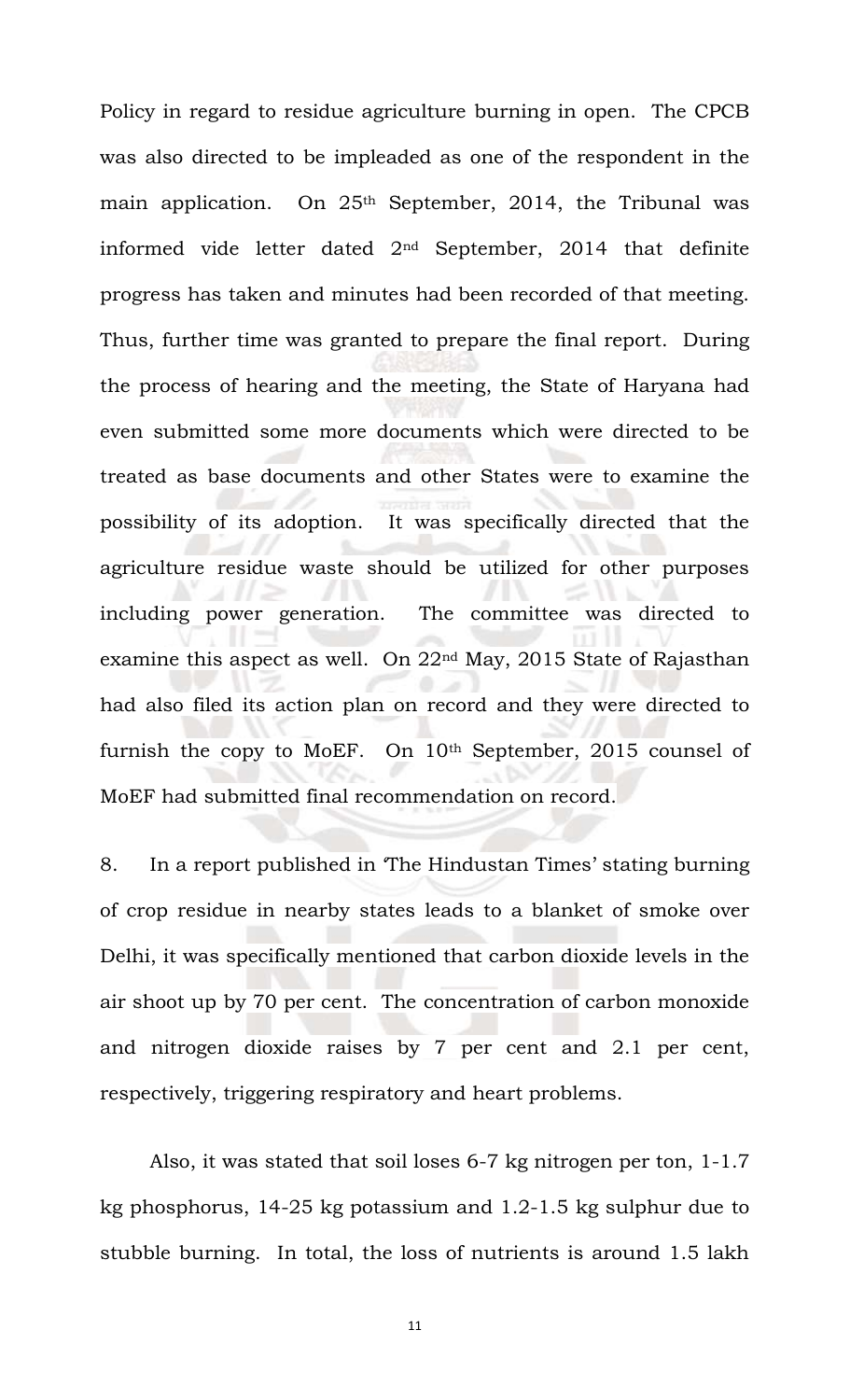tons per annum. It also noticed other adverse impacts of crop residue burning in open environment, particularly, air pollution.

9. All other States, except Uttar Pradesh had agreed to the report and implement the same. However, the State of Uttar Pradesh had some reservations and it had filed its own policy. The State of Uttar Pradesh filed the action plan for crop residue management in the NCR of Uttar Pradesh and different measures have been stated in this action plan. The State of Rajasthan, vide its Notification dated 27th August, 2015 had prohibited agriculture residue burning in the entire State of Rajasthan. State of Rajasthan had also prepared an action plan of its Agriculture Department to ensure that such practice is stopped immediately.

10. The Ld. Advocate General, appearing for the State of Uttar Pradesh submitted that the State of Uttar Pradesh had decided to issue directions with regard to ban on burning of agricultural residue in the fields openly. In view of this statement, nothing material survives as far as the State of Uttar Pradesh is concerned as the State's Action Plan read with the statement of Ld. Advocate General would bring it clearly in conformity with the official guidelines prepared by the Ministry of Agriculture.

11. At this stage, we may also notice that a Writ Petition was filed before the High Court of Punjab and Haryana at Chandigarh by Capt. Sarabjit Singh being Writ Petition No. 10138 of 2006 titled *Capt. Sarabjit Singh v. State of Punjab and Ors.,* where the Punjab and Haryana High Court noticed the serious adverse impacts of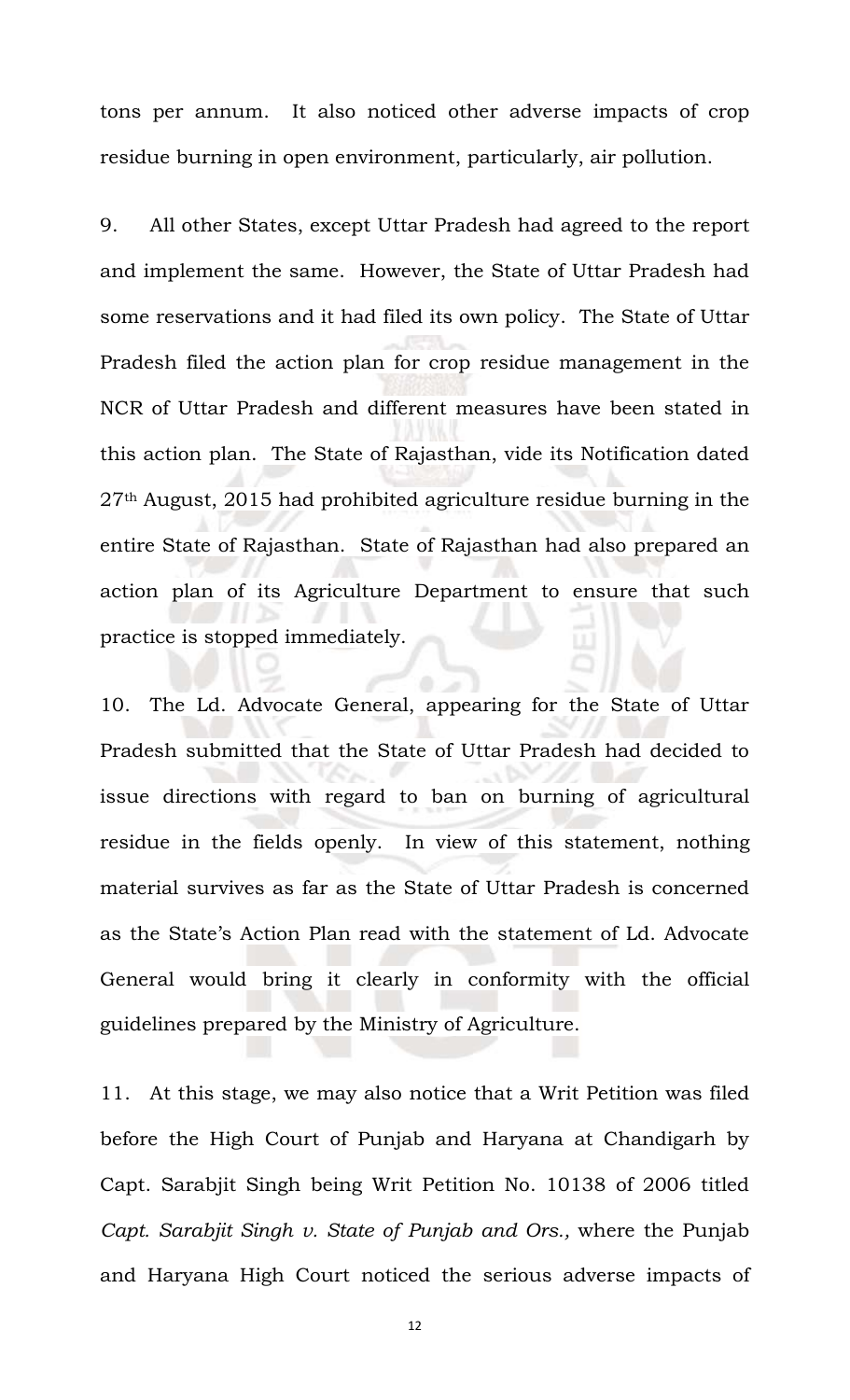residue crop burning and the need for formulation of a policy to ban the same. The High Court disposed of this matter vide judgment dated 16th April, 2012. The High Court did not pass any specific orders and felt that all the alternatives would bring the activity of burning in control. However, it also noticed that in relation to technical measures like easy availability of rotavator, zero-till drill and happy seeder or financial assistance could discourage the farmers to continue crop residue burning. On 15<sup>th</sup> October, 2015 a copy of the letter of the MoEF Secretary to Chief Secretaries of all the States dated 15th September, 2015 was placed on record. It will be useful to reproduce the said letter:

"D.O. No.Q-16017/43/2008-CPA September 15, 2015 Dear Chief Secretaries,

You may kindly refer my earlier D.O. letter dated 2<sup>nd</sup> October, 2014 (Copy enclosed), requesting to issue advisory on open burning of crop residues in multimedia mode at the State as well as local level to farmers to halt the burning of crop residue and biomass in fields.

2. You are aware that Government of India through Ministry of Agriculture, Cooperation and Farmers Welfare has drawn 'National Policy for Management of Crop Residues (NPMCR)-2014' which envisages adoption of technical measures including diversified uses of crop residue, capacity building & training along with formulation of suitable law/legislation. The above policy also envisages to use satellite based remote sensing technologies to monitor crop residue management, with active involvement of National Remote Sensing Agency (NRSA) and Central Pollution Control Board (CPCB).

3. A workshop on 'Agricultural stubble burning-issues and options' was jointly organized in Chandigarh on 8th January, 2015 by this Ministry, in collaboration with Government of Punjab to curb the practice of stubble burning and to come up with different alternatives. The officials of Government of Punjab, Government of Haryana, Government of NCT of Delhi, Government of Uttar Pradesh and UT Administration of Chandigarh and concerned departments participated in the workshop. In the workshop apart from others, the following recommendations were made:-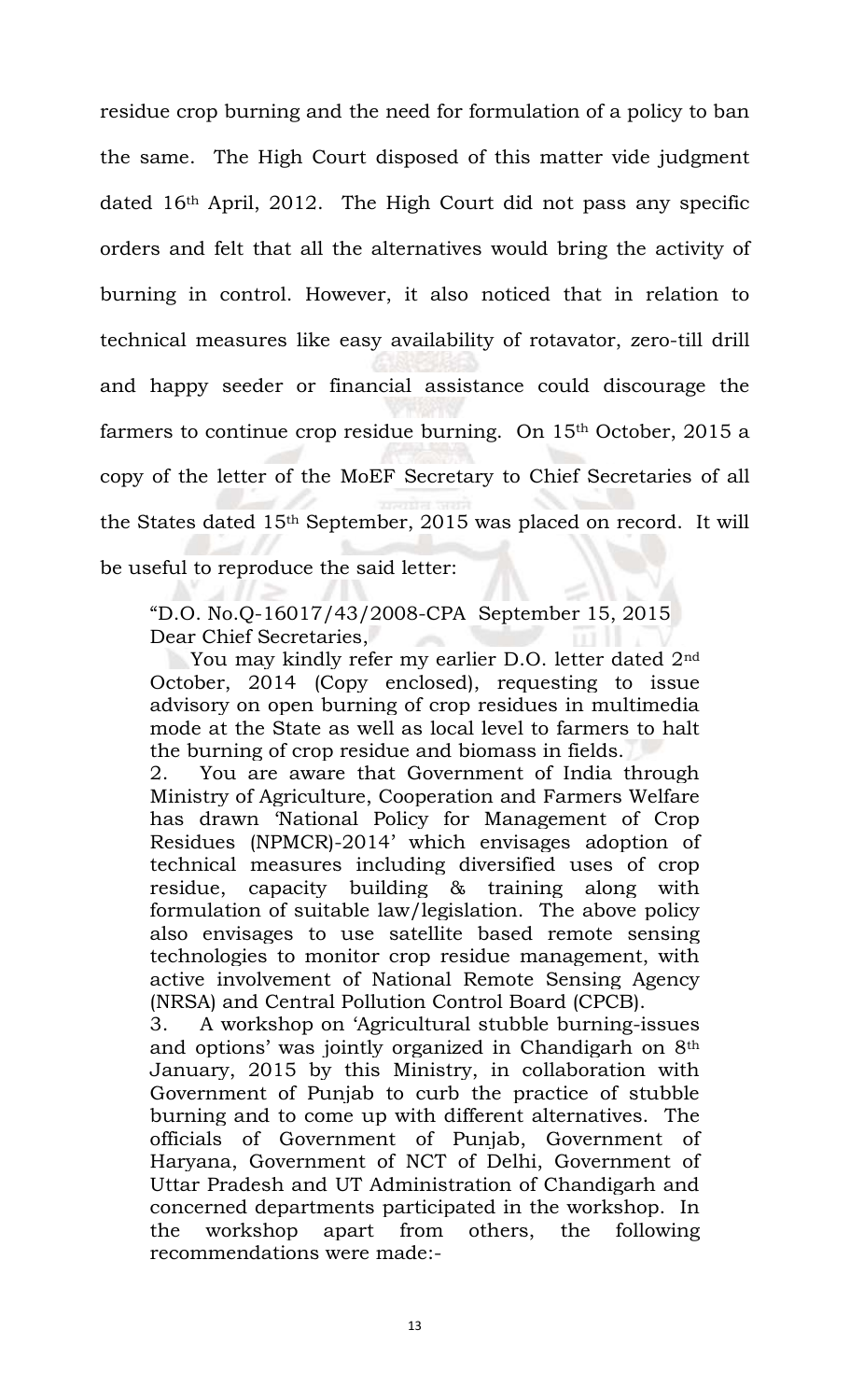- i) There may be satellite based monitoring mechanism through State Remote Sensing Agency (SRSA) by respective State Governments for stubble burning in open field, weeds/top soil biomass burning along roads/highways and canels and sms mechanism to concerned patwaris, BDOs and Police Stations;
- ii) Ministry of Agriculture, Cooperation and Farmers Welfare shall take up add-on programme and National Remote Sensing Centre (ISRO) for monitoring of stubble burning through satellite during October-November and April-May, every year at National level;
- iii) Central Pollution Control Board (CPCB) in association with State Pollution Control Boards of Punjab, Haryana and Uttar Pradesh may establish ambient air monitoring stations in respective States so as to capture and build data base on stubble burning and crop residue burning under National Air Monitoring Programme (NAMP) (i.e. 20 in Punjab, 10 each in Haryana and Western U.P. on priority).

4. Keeping the above in view, I request you to use satellite data and State machinery for monitoring, prevent and control of stubble/the agricultural residues burning in the fields in coordination with CPCB and ISRO. It may kindly be ensured that agricultural residues are put to alternative use for energy generation, producing ethanol, paper and packaging material etc. to the benefit of farmer's community as well as to protect environment. I may draw your attention to the fact that this was identified as one of the priority areas for action during the recent National Conference on Application of Space technology in Administration and Governance on 7th September, 2015 under the Chairmanship of Hon'ble Prime Minister.

I would appreciate if I am apprised of the action taken by you in this regard.

With regards,

 Yours sincerely, (Ashok Lavasa)"

From the above letter, it is clear that MoEF has endorsed the National Policy for Management of Crop Residues, 2014. Various issues have been addressed and finally it was requested to States to use available data and state machinery for monitoring,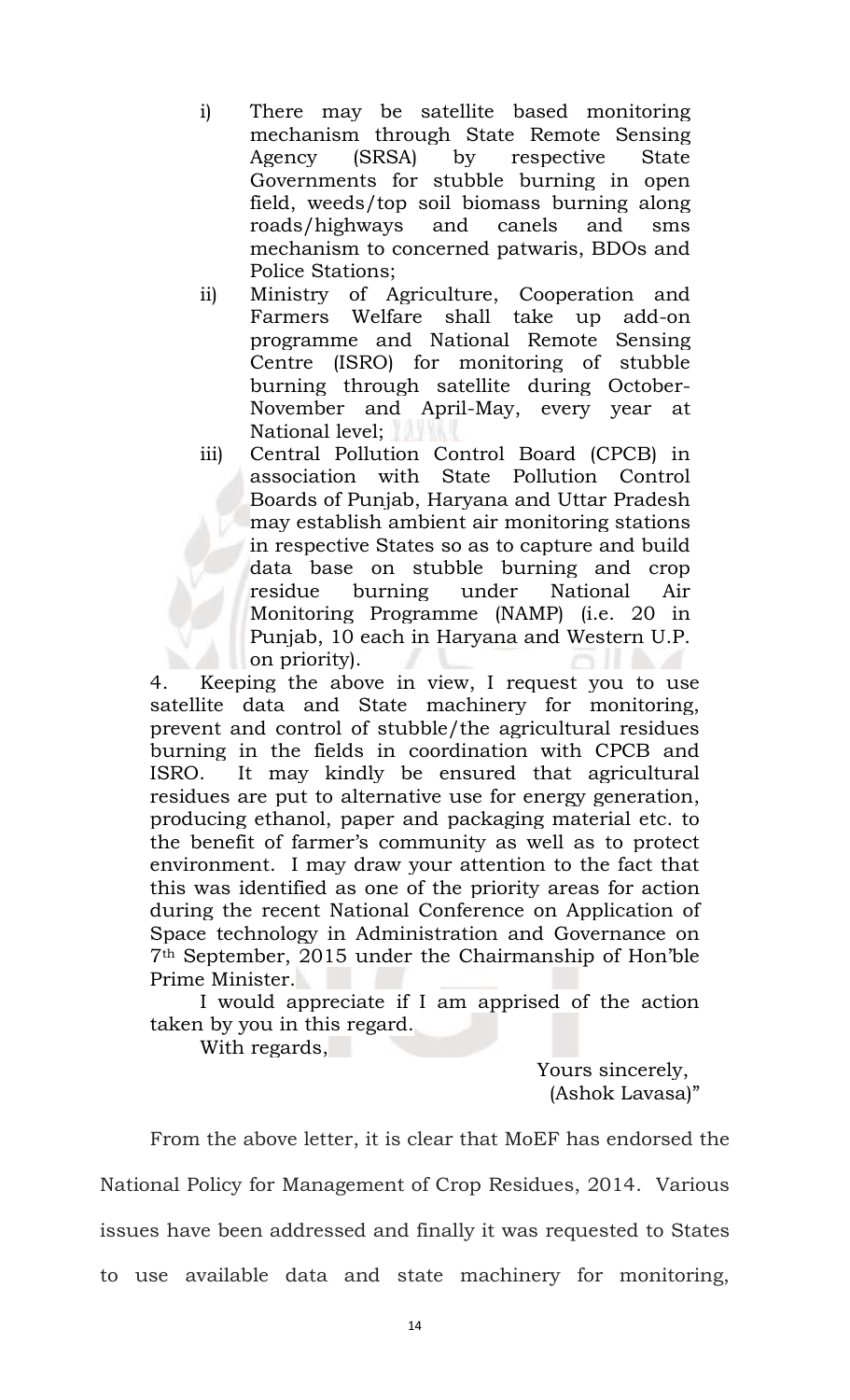preventing and controlling of stubble and residue burning in cooperation with CPCB and ISRO.

12. The National Policy for Management of Crop Residues 2014, dealt with different aspects including adverse effect of crop residue burning, strategy intervention of curbing crop burning, financial resource, mobilization for management of crop residue and monitoring mechanism to give effect to this policy. It is necessary that the States should also evolve systems to ensure providing of financial and mechanical assistance to the farmers to act in conformity with the National Policy for Management of Crop Residues 2014 as well as the State Action Plans.

13. The agriculture residue burning causes serious environmental hazards. It pollutes the air as excessive matters combine with other pollutants, causing serious issues in relation to public health. Ambient Air Quality in the major cities of all these states, particularly, in NCT Delhi has been found to be more damaging to human health. Before this problem attains dimensions of irresolvable issues, it is necessary that immediate steps are taken to prevent and control impacts of this menace. In the present day, it is not acceptable to advance an argument that crop burning is a necessity. There are clear and specific technical alternative resolutions available to utilization instead of agriculture residue burning. Of course, residue, i.e., the agriculture residue, rice and wheat straw can be a raw material for manufacturing of boards, rough paper and particularly power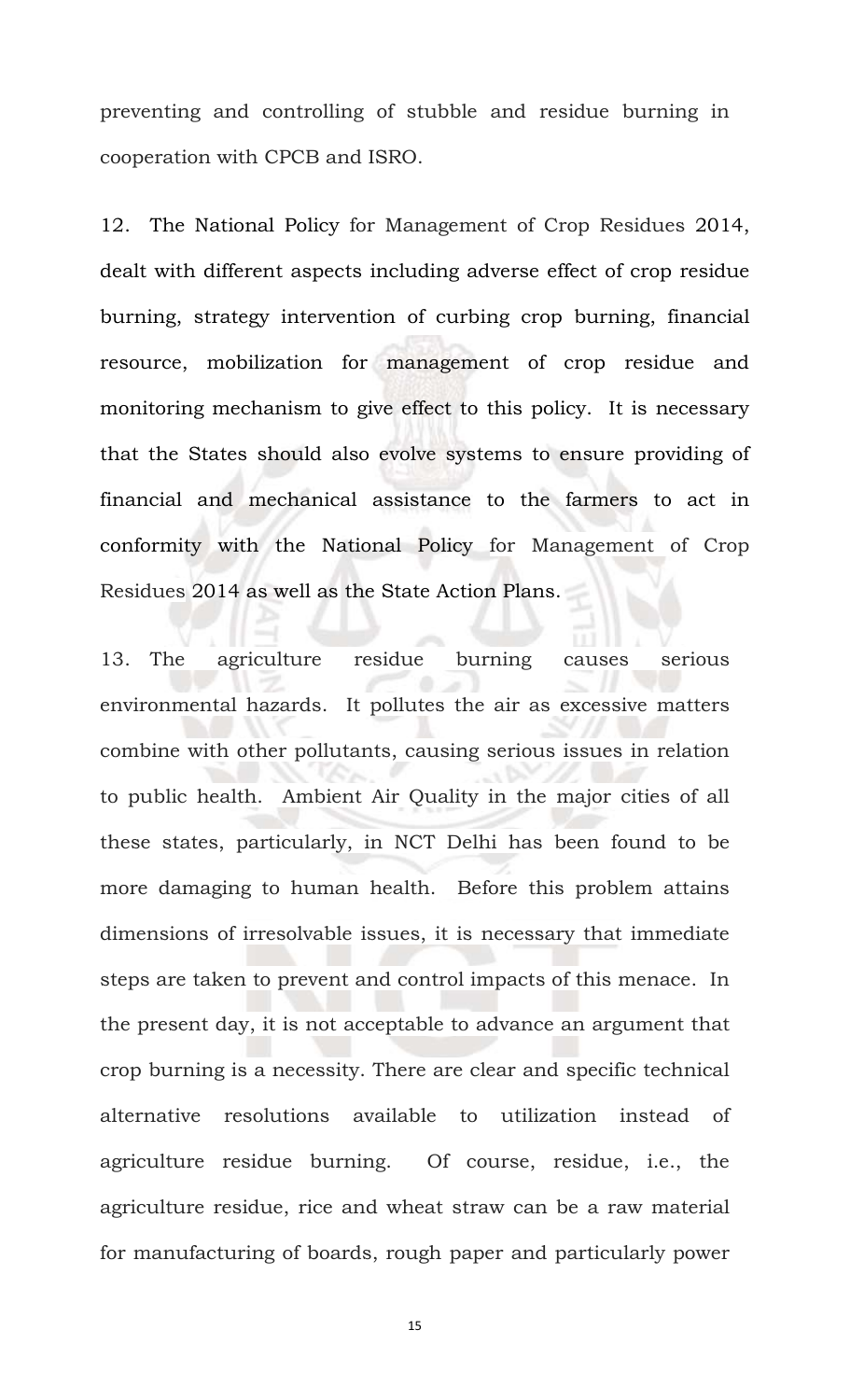sector. All the State Governments have given a specific statement before the Tribunal and most of them have already issued Notifications prohibiting and banning agriculture residue burning in open. The States' Action Plans are in consonance with the National Policy for Management of Crop Residues framed by the Ministry of Agriculture in 2014. Furthermore, this policy has been prepared in consultation with the State Governments and most of the States, the respondents in the present application, have already adopted the said Policy. What is now expected of the State Government and its various authorities is to ensure implementation thereof with utmost sincerity. First, effort should be to educate the farmer community and then there should be serious implementation of the National Policy for Management of Crop Residues framed by the Ministry of Agriculture, 2014 and the Action Plans. There should also be proper attempt on behalf of the State to provide technical or financial assistance to the farmers to encourage them to stop crop residue burning. Still, the class of people who persist with default and do not comply with the directions should be dealt with by taking coercive and punitive steps and this has to be done as last resort. Under Section 3 and 5 of the Act of 1986, the Central Government is entitled to take measures and issue directions, which must be complied with to achieve the object and purpose of the said Act. State of Haryana has stated on record that they had even taken prosecution action against 32 persisting defaulting farmers and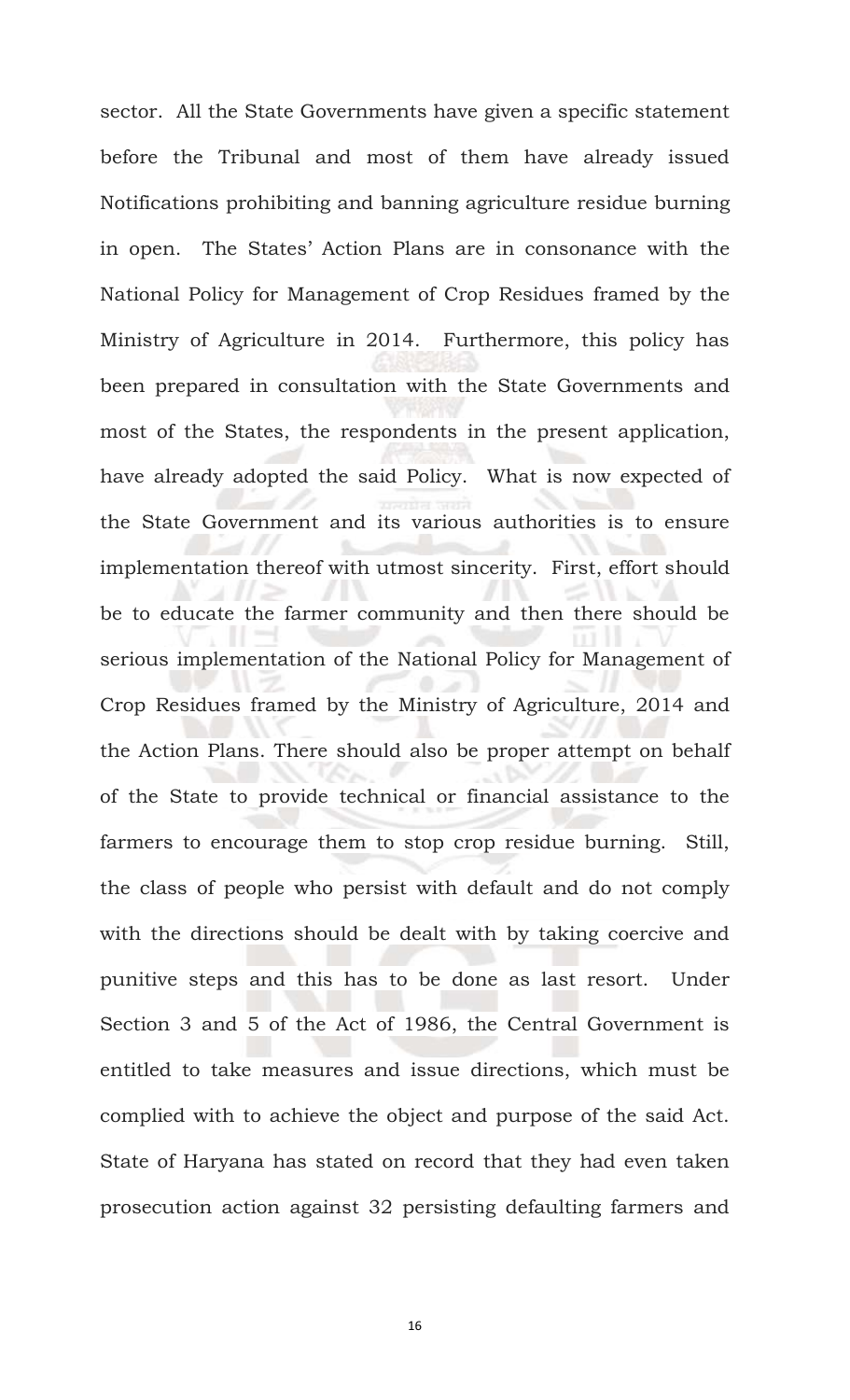the cases are pending before the Courts of competent jurisdiction under the Act of 1986.

It has been widely reported from time to time that the farm fires/residue crop burning by the famers is one of the major sources responsible for depletion of air quality of NCR Delhi in particular. Media has made serious attempts in this regard. The Times of India reported on different dates that smog envelopes NCR, air quality falls as Punjab farmers' burn paddy. Referring to NASA's data, it was stated that farm fires in Punjab, that began to register in satellite images around 10th October, have increased in intensity since 30th, October. Smog in Delhi from 30th October, night leading to visibility dropping from 2km to 700-800m at airport. Air quality has fallen sharply to very poor. Again it was reported on 3rd November, 2015 that widespread crop burning had began years back but now, has serious effect on the air ambient quality. Cumulative fire data farmers burning in the region their paddy stubble showed definite depletion in air quality. It was, particularly, during the period 1st October to 30th November. It was not so widespread in the earlier years but the problem had gone alarming in the year 2002 and continues to be a major health hazard. Satellite images, however, reveals that the problem had already reached alarming proportions as early as 13 years ago. Reference has also been made to the letter issued by Secretary, Environment laying emphasis to take measures in the respective states to stop crop residue burning. Though it is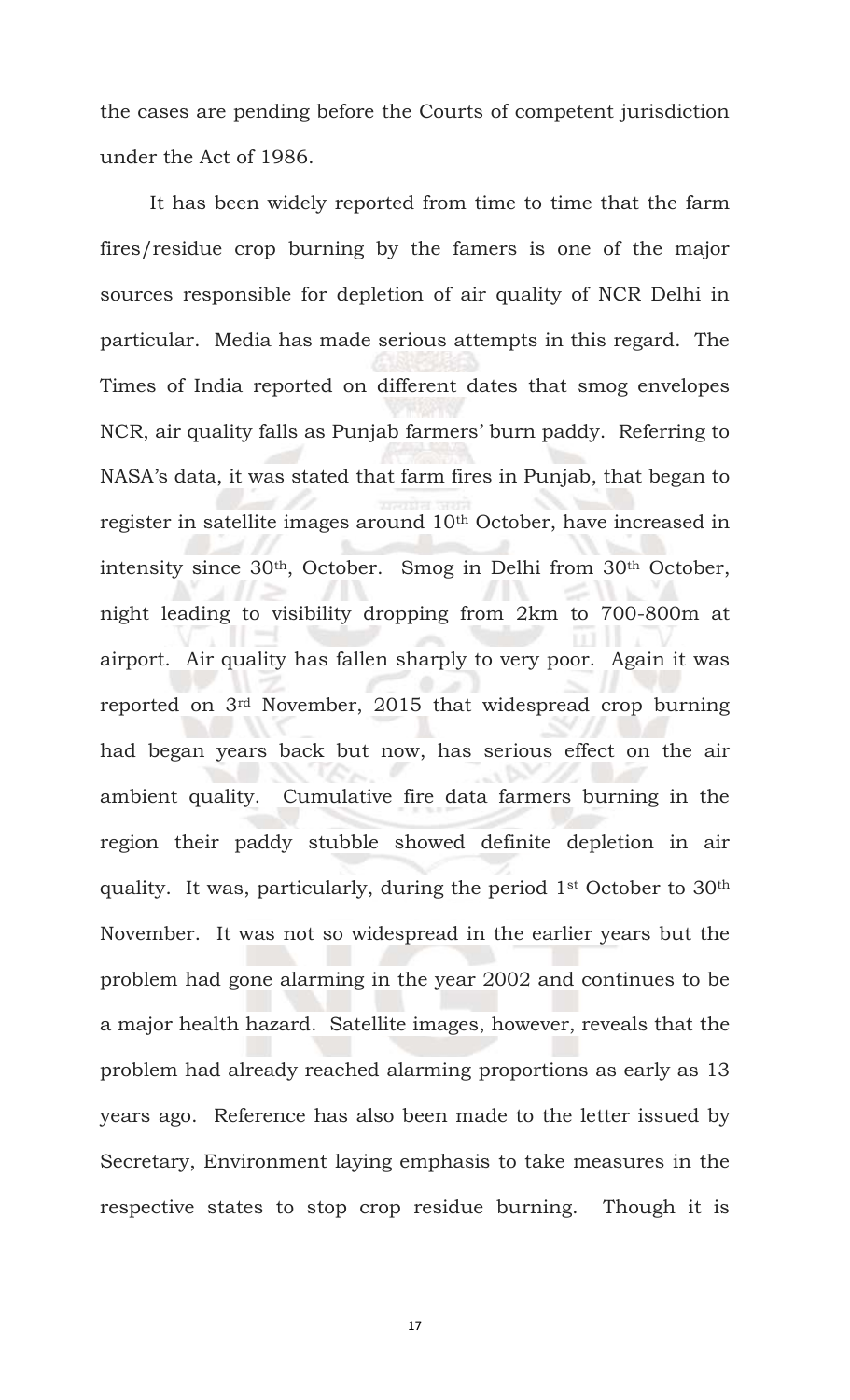stated to be the cheapest method but it proves very expensive in terms of environment and public health.

14. In view of the above discussion and the stand taken before us by the different State Governments and the Ministry, we dispose of this application with the following directions:

- a. The National Policy for Management of Crop Residue, 2014 prepared by the Ministry of Agriculture, Government of India shall in conjunction with the Action Plan prepared by the States of Rajasthan, Uttar Pradesh, Haryana and Punjab shall be implemented in all these States now, without any default and delay.
- b. All these State Governments and NCT Delhi shall immediately take steps to educate and advise the farmers through media, Gram Panchayats and Corporations that crop residue burning is injurious to human health, causes serious air pollution and is now banned or prohibited by law. They shall also be educated that the agriculture residue can be extracted and utilized for various purposes including manufacturing of boards, fodder, rough paper manufacturing and as a raw material for power generation etc.
- c. Every State Government to this application shall evolve the mechanism for collection of crop residue, its transportation and utilization for appropriate purposes.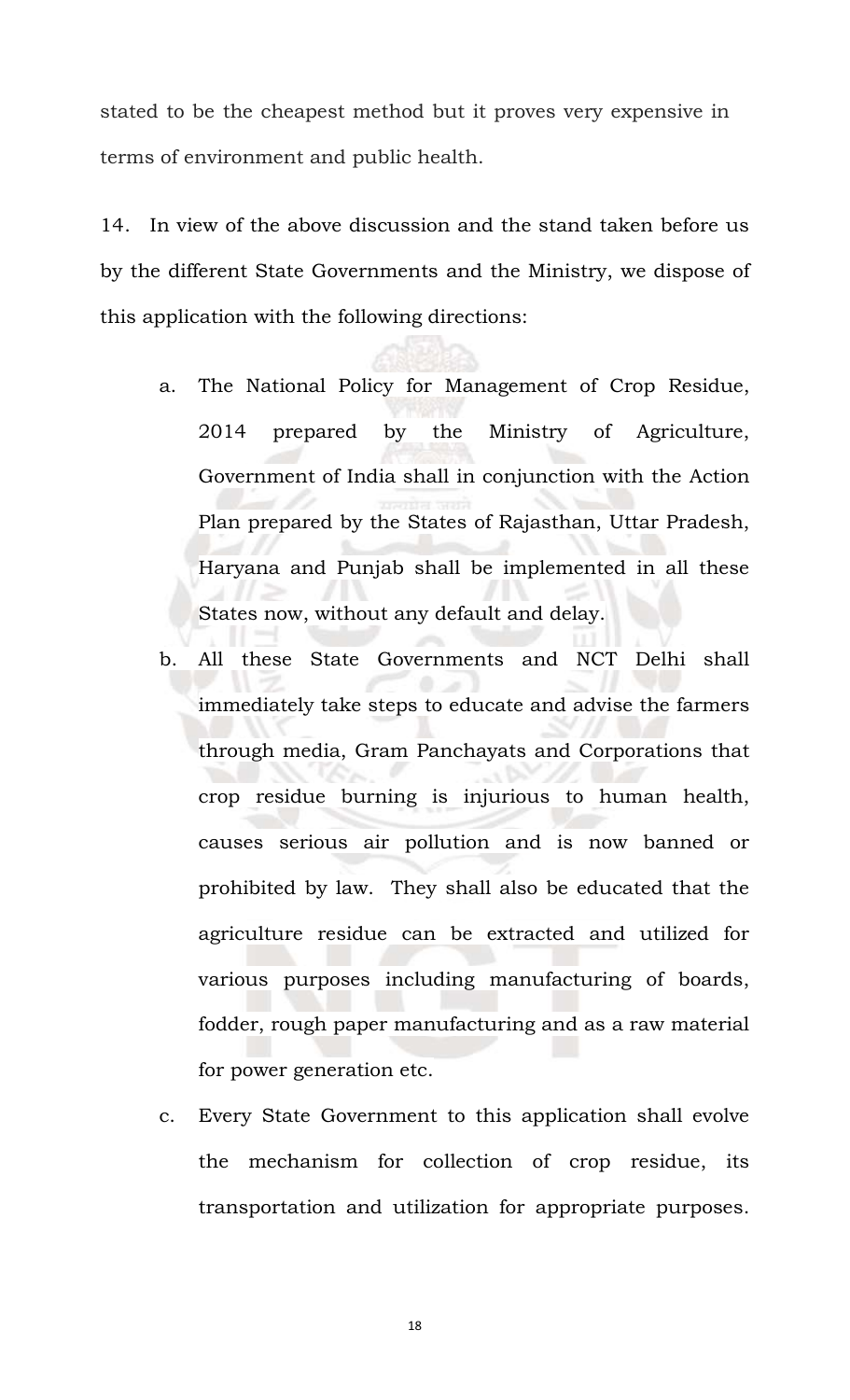Such mechanism shall be implemented directly under the control of the State Authorities.

- d. In the event of any conflict or contradiction between the National Policy for Management of Crop Residue, 2014 and the Action Plan prepared by the State Governments, the National Policy for Management of Crop Residue 2014 shall prevail.
- e. In cases of persistent defaulters of crop residue burning, an appropriate coercive and punitive action could be taken by the concerned State Government including launching of prosecution under Section 15 of the Act of 1986.
- f. Where on the one hand State Governments are directed to provide incentives for farmers for not burning agriculture residue in the open and on the other hand they are required to take into consideration passing of such direction, including withdrawal of assistance provided to the farmers if they persist with the defaults.
- g. All the States which have issued Notification prohibiting agriculture crop residue burning shall ensure that the Notifications are enforced rigorously and proper action is taken against the defaulters. Any person or body that is found offending this direction would be liable to pay Environmental Compensation as follows: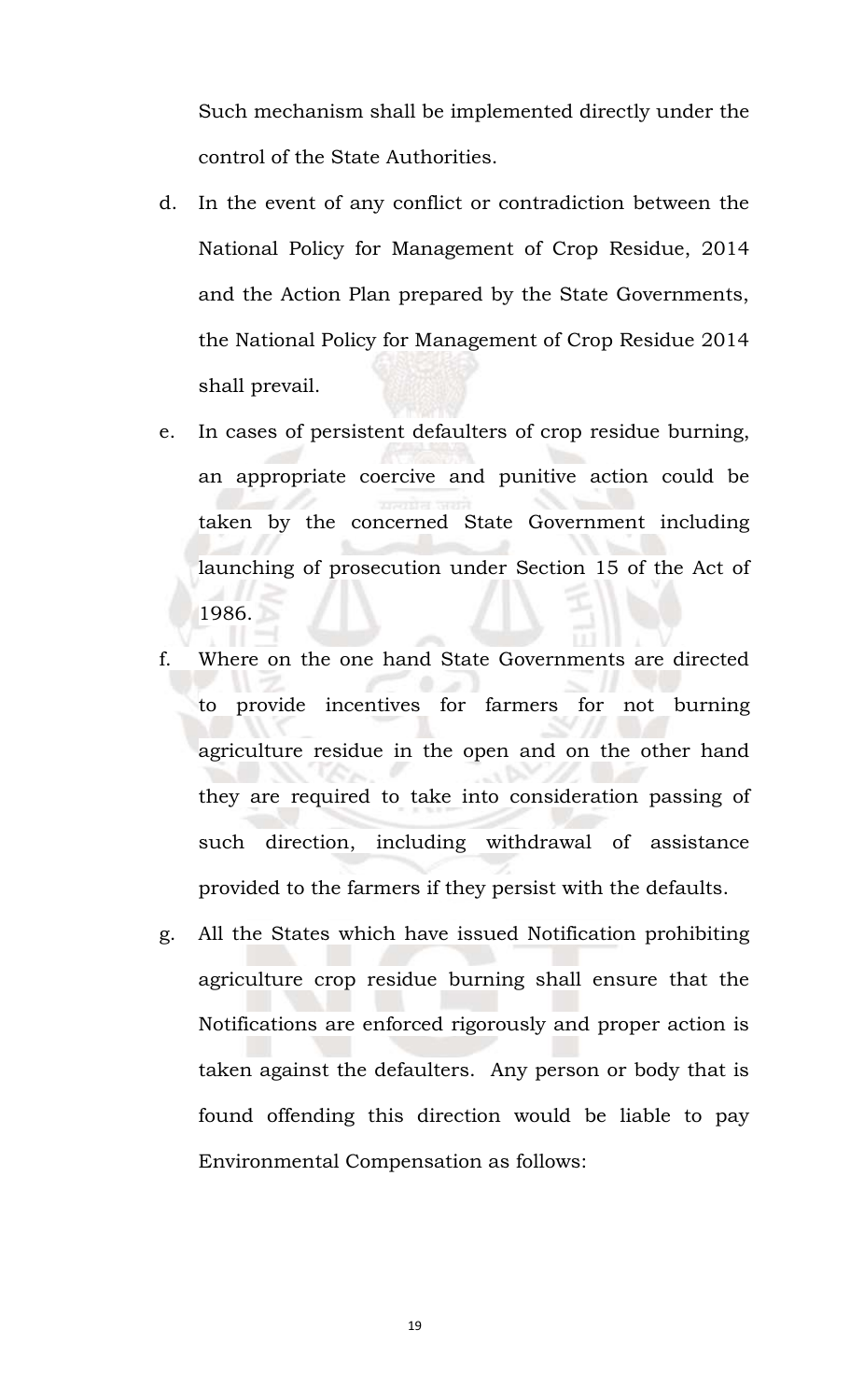- Small land holders having an area less than 2 Acres shall pay Environmental Compensation of Rs. 2500/- per incidence.
- Land holders having land area more than 2 Acres but Less than 5 Acres shall pay Environmental Compensation of Rs. 5000/- per incidence.
- Land holders having land area more than 5 Acres shall pay Environmental Compensation of Rs. 15000/- per incidence.
- h. Every State will provide Machines, Mechanism and Equipments or its cost to the farmers to ensure that agricultural residue in the field in these states are removed, collected and stored at appropriate identified sites in each district.
	- Such equipments like happy seeders would be provided to small farmers having land area less than 2 Acres free of Cost.
	- For the farmers possessing area of more than 2 Acres but Less than 5 Acres, the cost for such machines is to be Rs. 5000/-.
	- For land owners having land area more than 5 Acres the cost for such machines is to be Rs. 15,000/-. These costs are for each crop growing season only once.
- i. We hereby direct and prohibit agricultural residue burning in any part of the NCT of Delhi, State of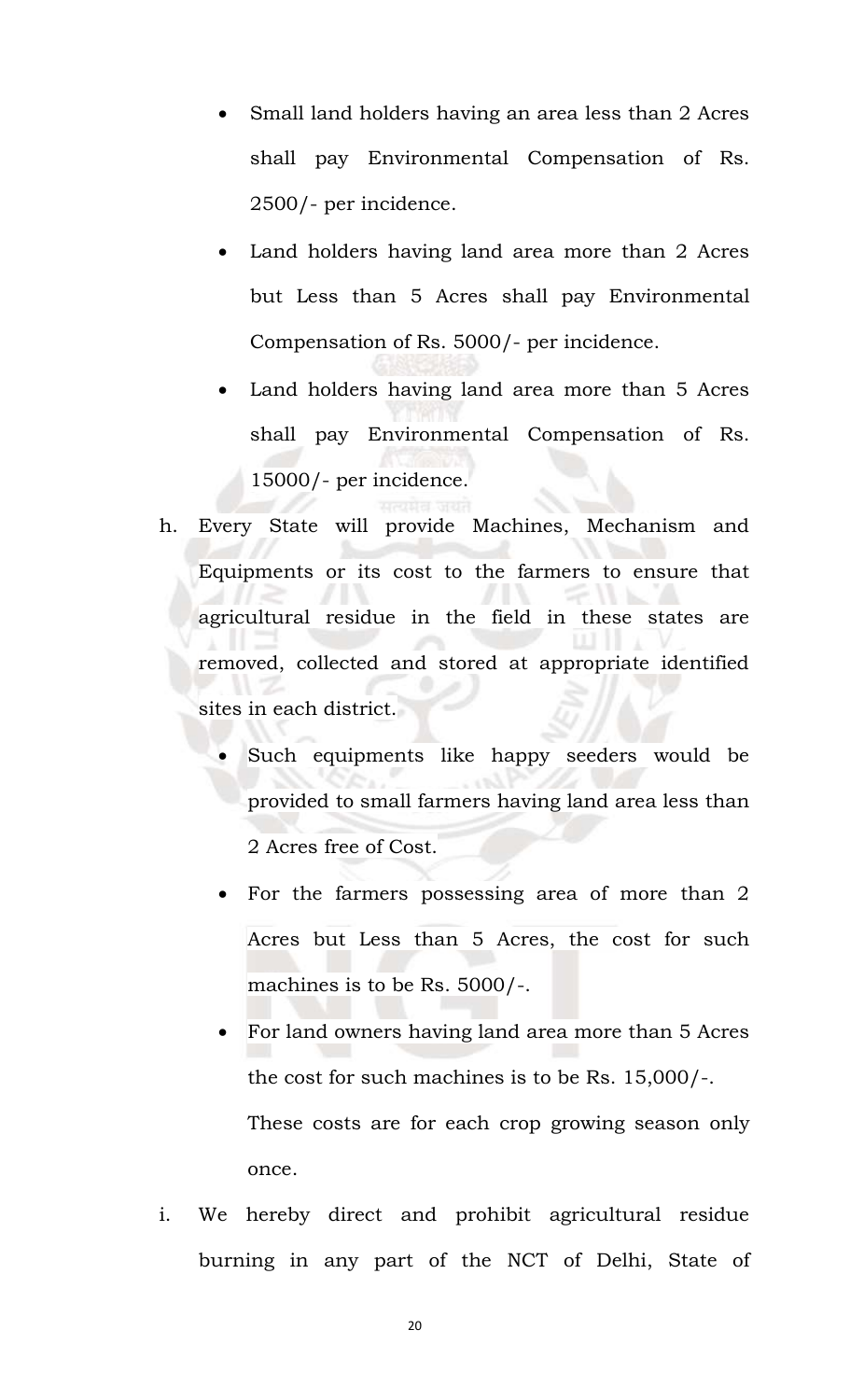Rajasthan, State of Punjab, State of Uttar Pradesh and State of Haryana.

- j. All the Pollution Control Boards of these states shall monitor the ambient air quality of the major cities, particularly in NCT of Delhi and submit the data to the Tribunal.
- k. We direct the District Magistrate of all the Districts in these states to constitute a special team to monitor and physically inspect the sites to ensure that there is no agriculture crop residue burning in their respective jurisdictions.
- l. This shall be done on regular intervals and inspection reports should be submitted to the respective Pollution Control Boards which in turn would provide comparative statement based on these inspections and air quality samples to the Tribunal.
- m. We hereby direct all the State Governments and the Pollution control Boards should ensure that small land holding farmers are provided with the aid and machines for extracting agricultural crop residue in their respective fields and transport them to the designated sites in the respective districts where either it is used as a fuel in the plants or it is used for manufacturing of Straw/Fiber Boards and it can also be converted into a manure wherever it is possible.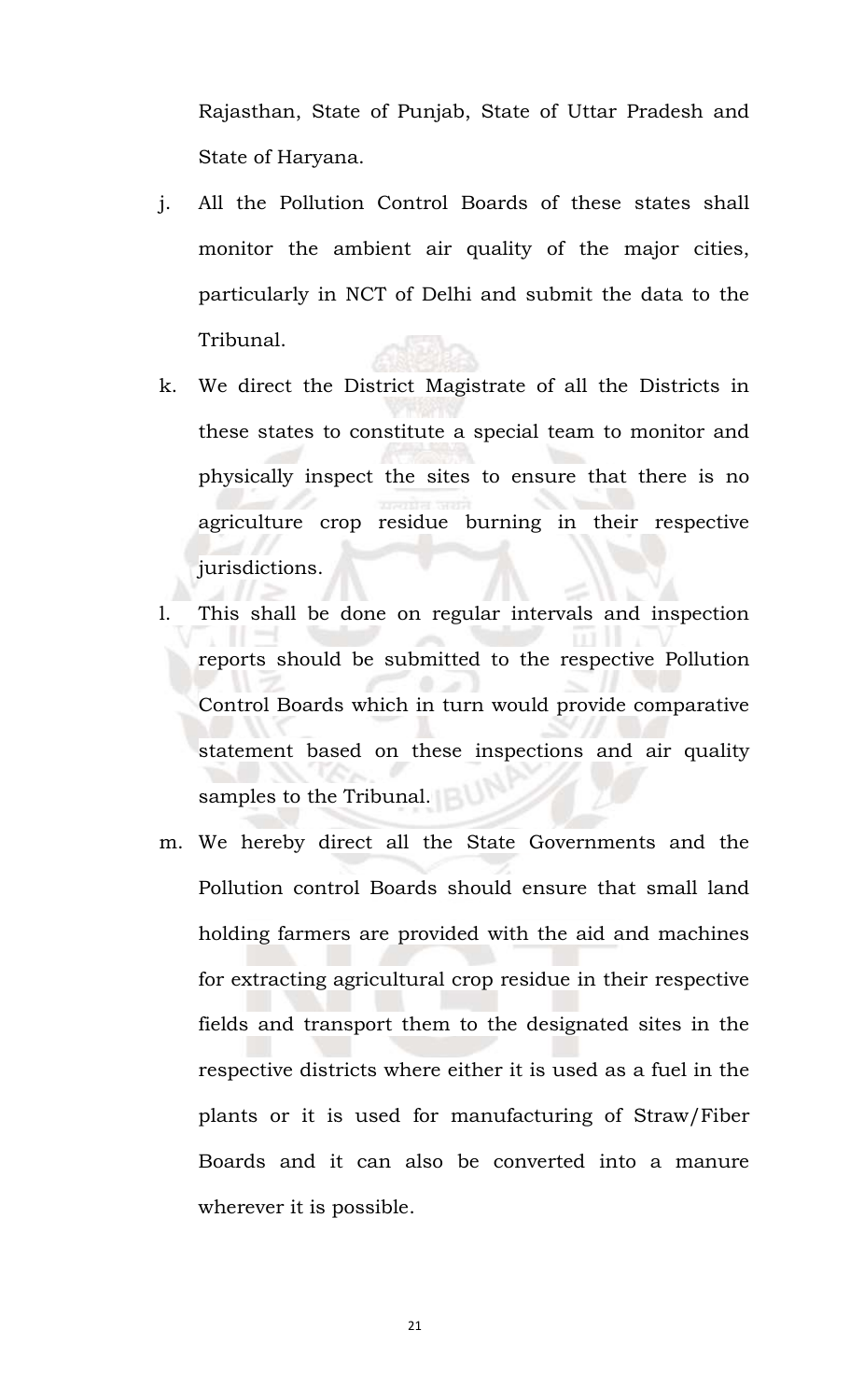- n. The District Magistrates shall further ensure from the Gram Panchayat that farmers are educated by holding special program of public hearing, circulating pamphlets and by practically demonstrating to the farmers the amount of pollution caused and consequential harm to public health, including that of their children from agricultural residue burning in open, as well as the possible ways for disposing agricultural crop residue by even providing benefit in terms of money. In some of the policies declared by the States, even some incentive and aid can be provided. Let the States implement this with greater sincerity and effectiveness.
- o. All the State Governments shall, if they have not already done, create an alert system so as to bring to the notice of the Concerned Authorities that in a particular part of the jurisdiction of the State, agricultural crop residue burning has commenced so as to enable them to take effective and immediate measures by use of satellite imagery or otherwise.
- p. We direct all the State Governments to bring this order to the notice of the farmers of each State. The District Magistrate, Secretary Environment and Member Secretary of the respective Pollution Control Boards shall be personally responsible for implementation of these directions.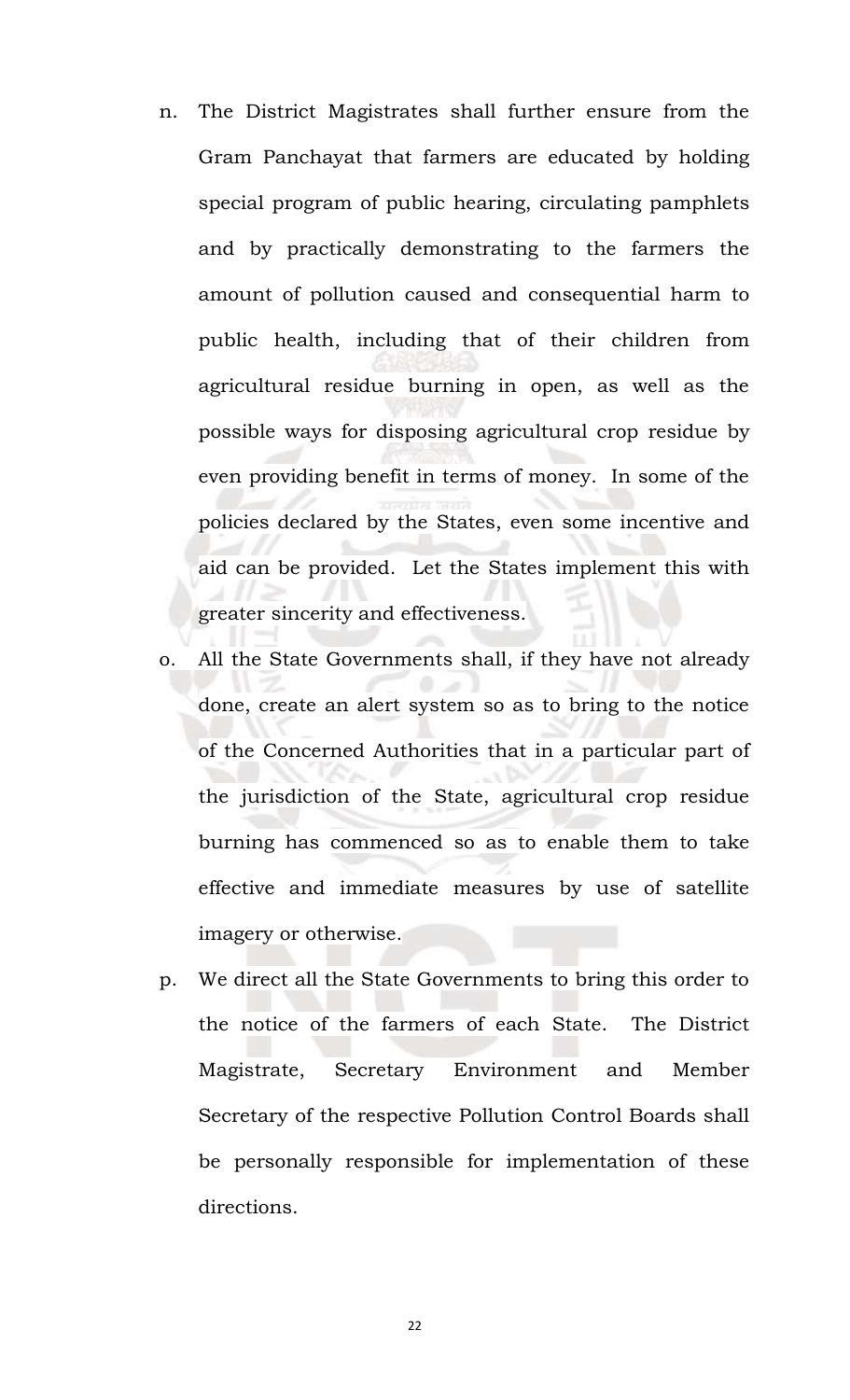- q. The State Governments should in coordination with Indian Space Research Organization (ISRO), National Remote Sensing Agency (NRSA) and State Remote Sensing Agency (SRSA) develop real time monitoring mechanism for monitoring the place, date and time of burning of agricultural residues within their respective States and evolve communication mechanism for giving SMS alerts to all the district level functionaries in respect of the instances of agricultural residue burning within their jurisdiction.
- r. We also direct that a copy of this judgment be circulated to the Chief Secretaries of the States for compliance in accordance with law and accordingly for preparation of Action Plan and compliance thereof in accordance with law.
- s. All the District Administrative Officers including District Magistrate, Superintendent of Police, Officers of the regional office of the Pollution Control Boards and the Environmental Department of the districts including Corporations, Municipalities etc. would be responsible for carrying out these directions in their true spirit and substance, without default.